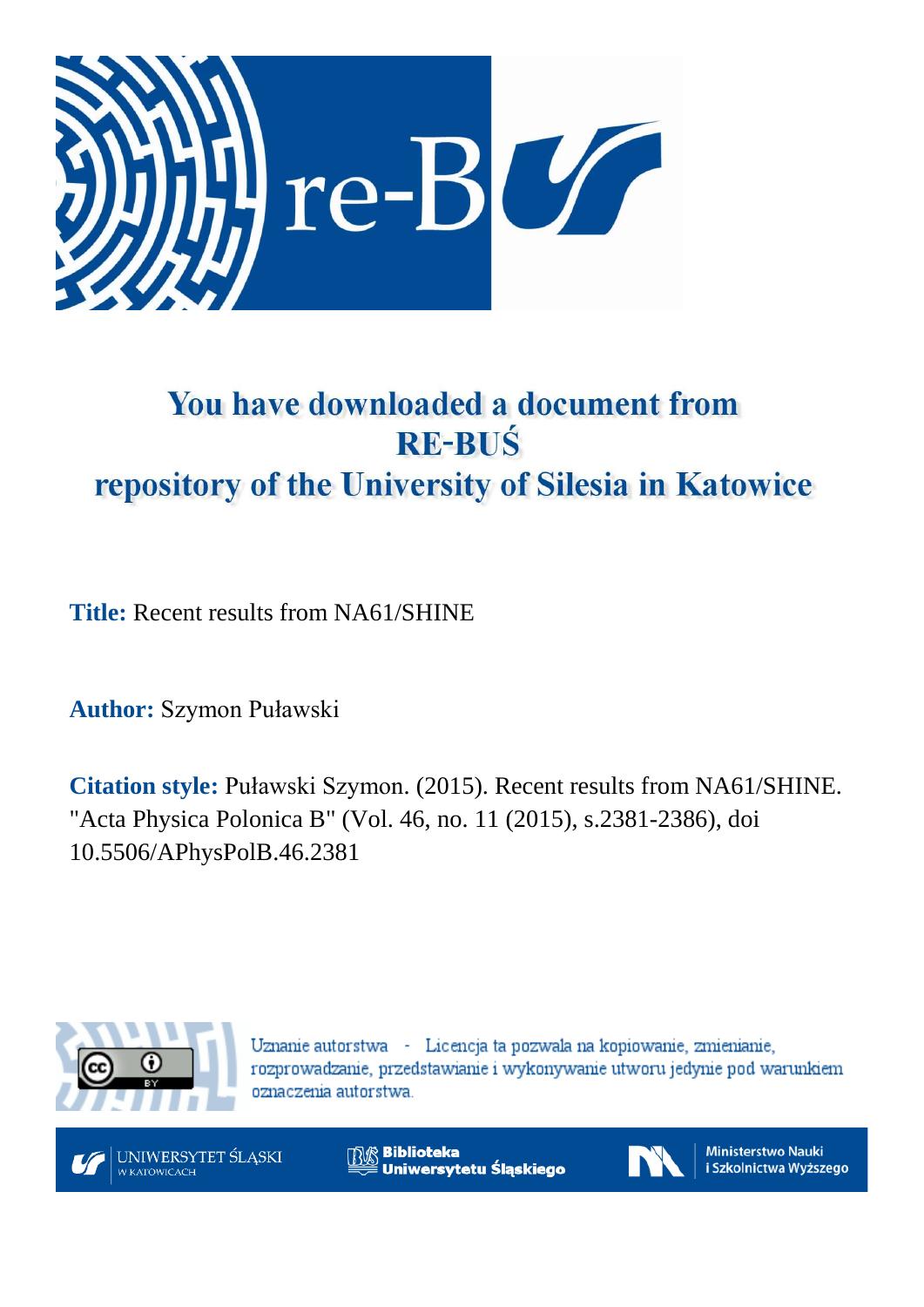# RECENT RESULTS FROM NA61/SHINE∗

## Szymon Pulawski

#### for the NA61/SHINE Collaboration

### Institute of Physics, University of Silesia Uniwersytecka 4, 40-007 Katowice, Poland

(Received October 15, 2015)

The main physics goals of the NA61/SHINE programme on strong interactions are the study of the properties of the onset of deconfinement and the search for signatures of the critical point of strongly interacting matter. These goals are pursued by performing an energy (beam momentum 13– 158A GeV/c) and system size  $(p+p, p+Pb, Be+Be, Ar+Sc, Xe+La)$  scan. This publication reviews results and plans of NA61/SHINE. In particular, recent inclusive spectra and new results on fluctuations and correlations of identified hadrons in inelastic  $p + p$  and centrality selected Be+Be interactions at the SPS energies are presented. The energy dependence of quantities inspired by the Statistical Model of the Early Stage (kink, horn and step) show unexpected behaviour in  $p+p$  collisions. The NA61/SHINE results are compared with the corresponding data of other experiments and model predictions.

DOI:10.5506/APhysPolB.46.2381 PACS numbers: 25.75.–q, 25.75.Dw, 25.75.Gz, 25.75.Ld

## 1. The NA61/SHINE facility

The layout of the NA61/SHINE detector [\[1\]](#page-6-0) is presented in figure [1.](#page-2-0) It consists of a large acceptance hadron spectrometer with excellent capabilities in charged particle momentum measurements and identification by a set of five Time Projection Chambers as well as Time-of-Flight detectors. The high resolution forward calorimeter, the Projectile Spectator Detector, measures energy flow around the beam direction, which in nucleus–nucleus reactions is primarily a measure of the number of spectator (non-interacted) nucleons and is thus related to the centrality of the collision. Additionally, detector

<sup>∗</sup> Presented at the XXXIX International Conference of Theoretical Physics "Matter to the Deepest", Ustroń, Poland, September 13–18, 2015.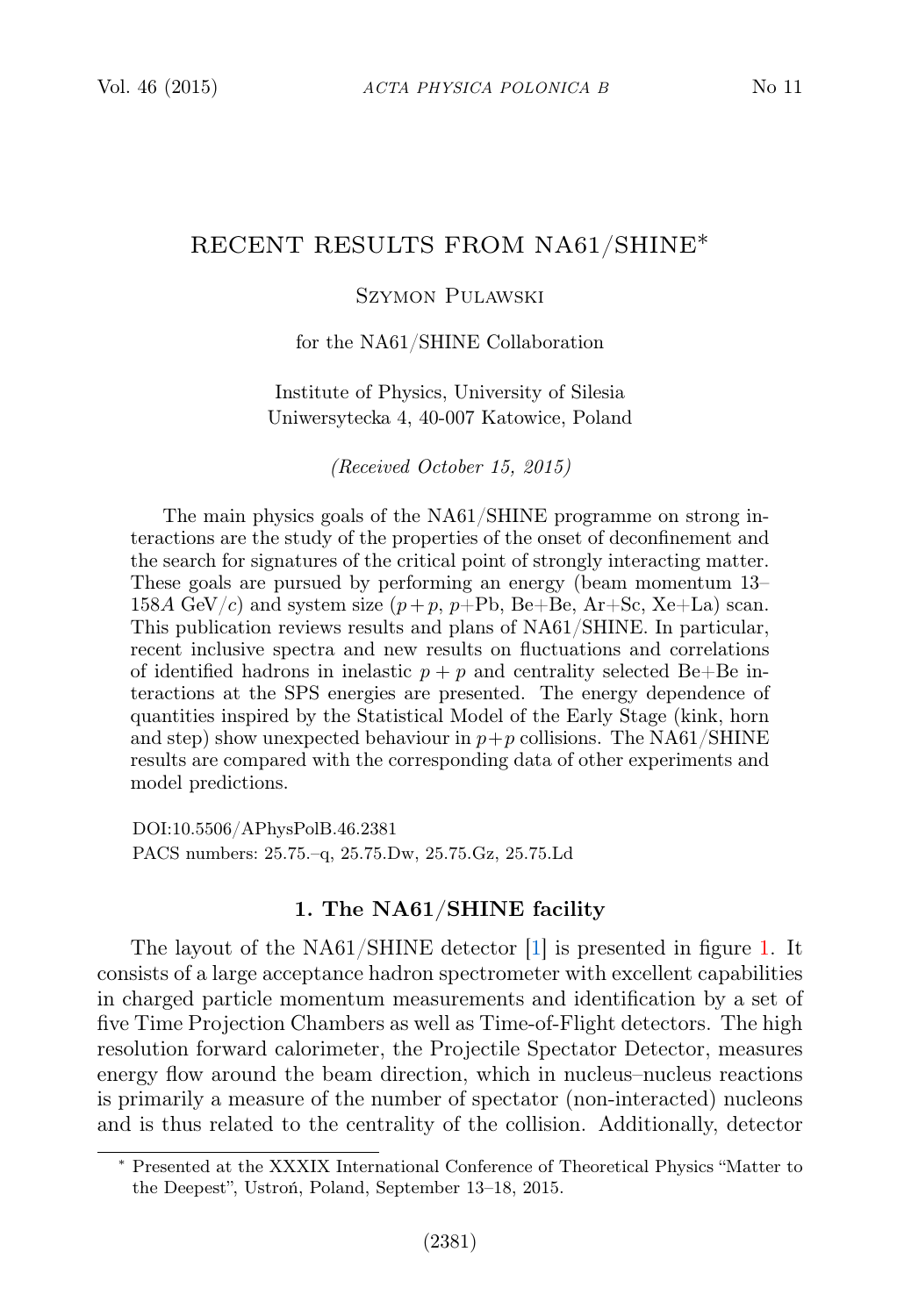system consists of three Time-of-Flight walls used for low momentum particle identification. An array of beam detectors identifies beam particles, secondary hadrons and ions as well as primary ions, and measures precisely their trajectories.



<span id="page-2-0"></span>Fig. 1. Schematic view of the NA61/SHINE detector system.

The NA61/SHINE experiment up to now used secondary hadron beams in the momentum range from 13 GeV/c to 350 GeV/c, as well as attenuated primary  $Pb^{82+}$  ion beams in the momentum range from 13A GeV/c to  $158A \text{ GeV}/c$ . For the start of the strong interactions physics program, secondary <sup>7</sup>Be ions were produced via fragmentation of the  $Pb^{82+}$  ions, as primary ions other than Pb were not available before 2015. In 2015 primary <sup>40</sup>Ar ion beams in the same momentum range were delivered to NA61/SHINE and <sup>131</sup>Xe beams are expected in 2017.

## 2. Results from <sup>7</sup>Be+<sup>9</sup>Be and  $p + p$  collisions

# 2.1. Inelastic  $^7Be+^9Be$  cross section

In the data taking on  ${}^{7}Be+{}^{9}Be$  collisions, a 2 cm diameter interaction trigger counter S4 was placed on the beam-line between VTPC-1 and VTPC-2. This arrangement allowed to measure the total inelastic  $^7Be+{}^9Be$ cross section  $\sigma_{\text{inel}}$  [\[2\]](#page-6-1). The NA61/SHINE measurements at 13A, 20A and  $30A \text{ GeV}/c$  are presented in figure [2.](#page-3-0) The NA61/SHINE results are in good agreement with an earlier measurement at lower beam momentum [\[3\]](#page-6-2) and a Glauber model calculation using the Glissando code [\[4\]](#page-6-3).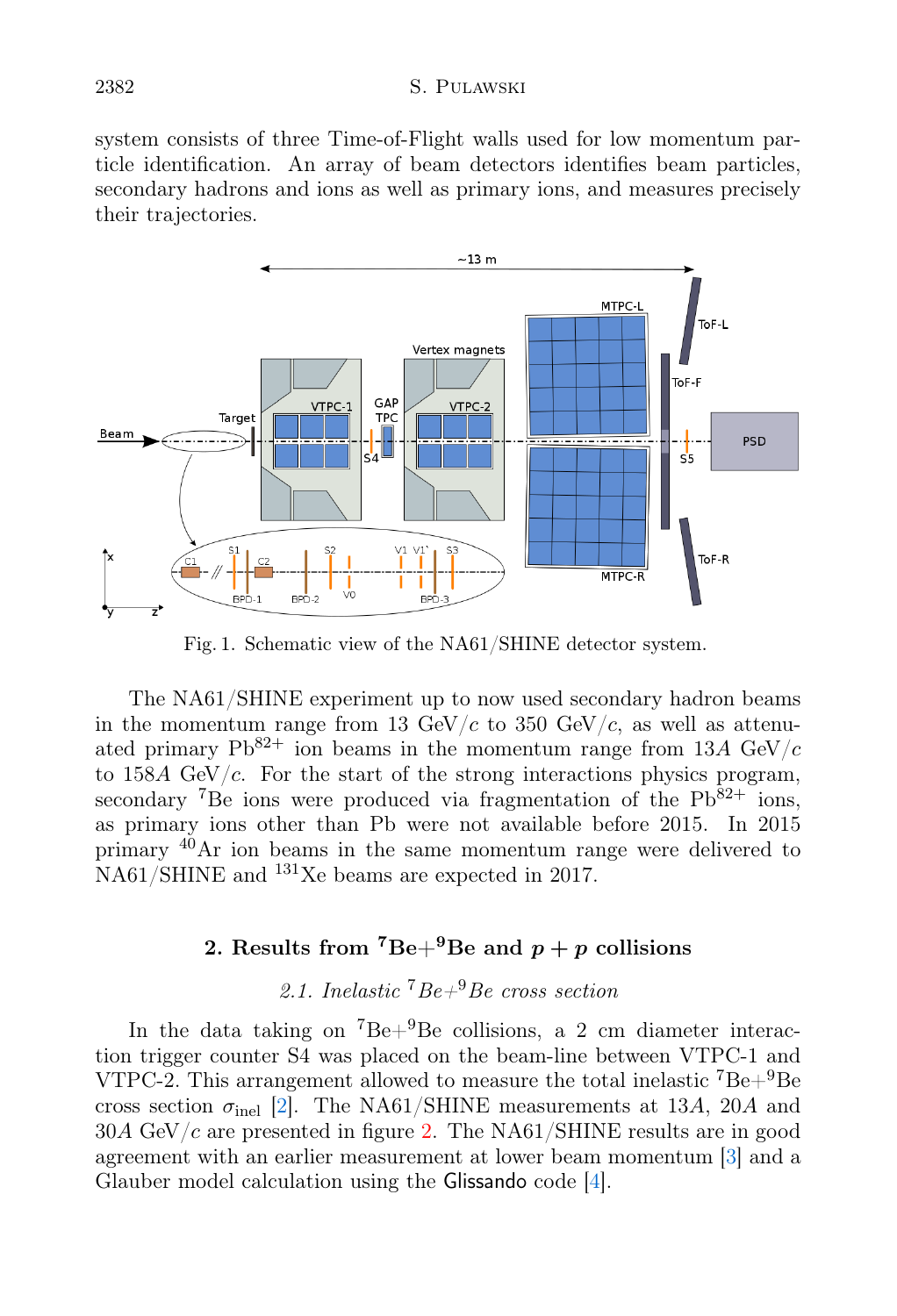

<span id="page-3-0"></span>Fig. 2. Energy dependence of the inelastic  $^7Be+{}^9Be$  cross section as a function of beam momentum. Results are compared with the measurement of Ref. [\[3\]](#page-6-2), world  $p + p$  data and Glissando model predictions.

### 2.2. Rapidity distributions

The rapidity spectra of  $\pi^-$  in <sup>7</sup>Be+<sup>9</sup>Be collisions at the three beam momenta and four centrality classes together with data for inelastic  $p + p$ interactions are presented in figure [3.](#page-4-0) One can observe a small asymmetry in the rapidity distribution for  ${}^{7}Be+{}^{9}Be$  collisions around mid-rapidity. This asymmetry may come from two effects:

- the asymmetry between projectile and target nuclei  $^{7}$ Be projectile on <sup>9</sup>Be target) which is expected to enhance particle production in the backward (target) hemisphere,
- the selection of central collisions which requires a small number of projectile spectators without any explicit requirement imposed on the number of target spectators; this selection, when used for collisions of identical nuclei, would enhance particle production in the forward hemisphere.

Note that the two effects partially compensate, leading to a relatively small asymmetry of the measured spectra.

## 2.3. Particle ratios and inverse slope parameter T of  $m<sub>T</sub>$  distribution in inelastic  $p + p$  collisions

The excellent particle identification based on the combined time-of-flight (ToF) and energy loss  $(dE/dx)$  method allows us to calculate  $K^+/\pi^+$  ratios. The energy dependence of the  $K^+/\pi^+$  ratio at mid-rapidity for inelastic  $p+p$ interactions and central Pb+Pb/Au+Au collisions is presented in figure [4.](#page-5-0)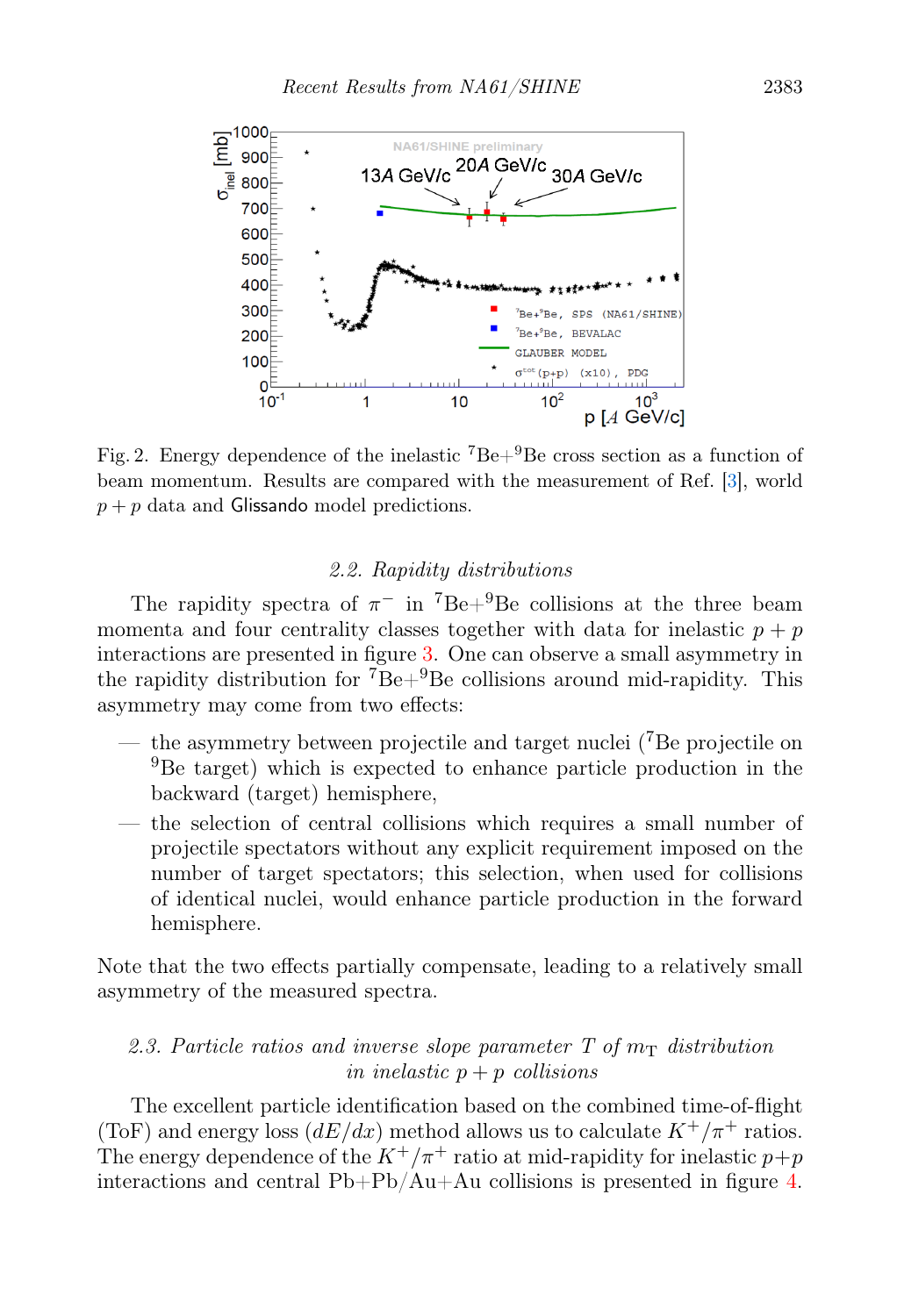

<span id="page-4-0"></span>Fig. 3.  $\pi^-$  rapidity distributions of  $\pi^-$  produced in inelastic  $p + p$  and Be+Be interactions (4 centrality classes) at 20, 30, 40, 75 and 150 A GeV/ $c$ .

The NA61/SHINE data suggest that even in inelastic  $p+p$  interactions, the energy dependence of the  $K^+/\pi^+$  ratio exhibits rapid changes in the SPS energy range. A step structure is seen, which appears to be a precursor of the horn structure [\[5\]](#page-6-4) observed in central Pb+Pb collisions. Data obtained at the RHIC and LHC  $[6–10]$  $[6–10]$  are also plotted in figure [4](#page-5-0) to show the trend beyond the SPS energy range.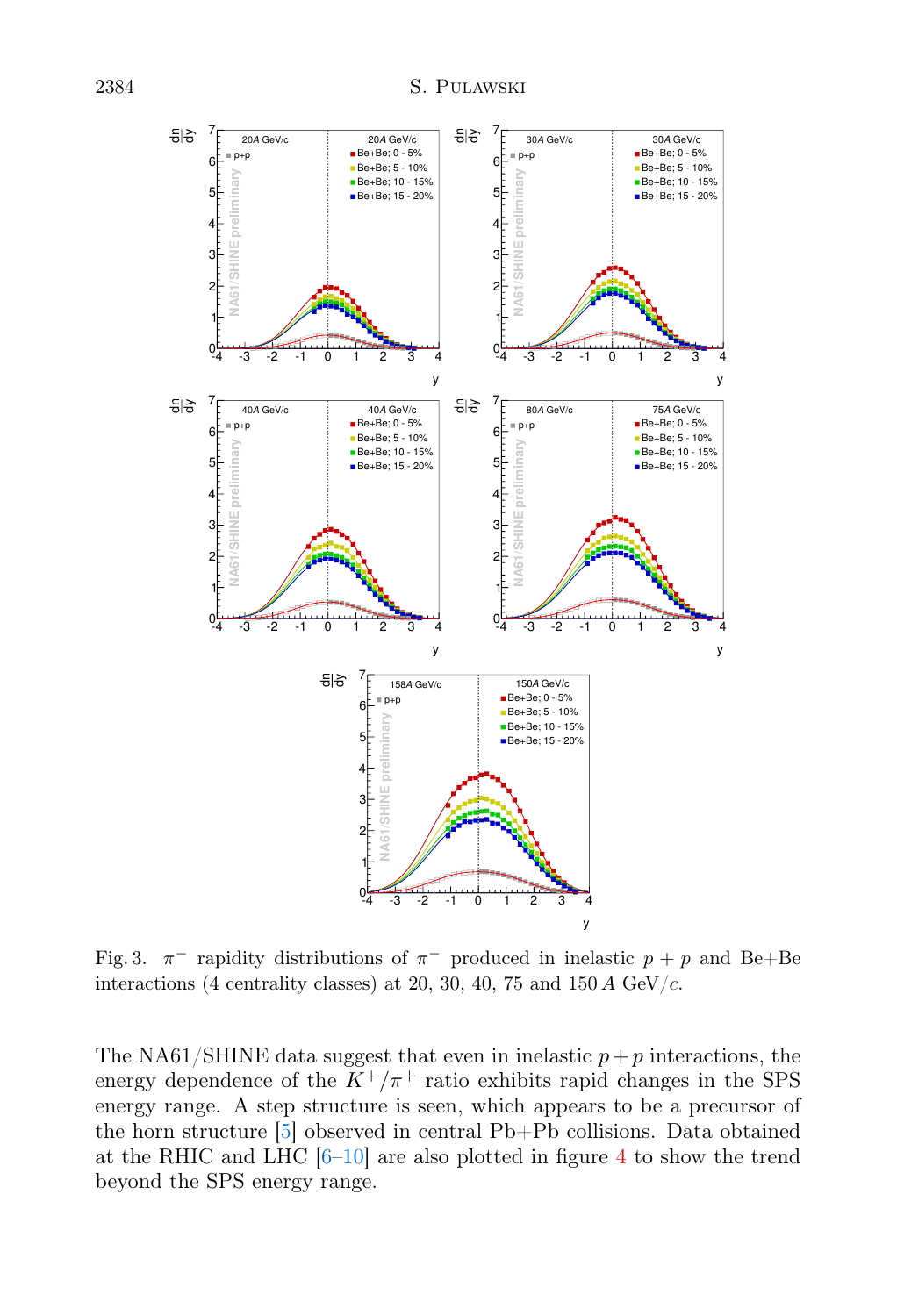The inverse slope parameter  $T$  was fitted to the transverse mass spec-tra. Figure [4](#page-5-0) presents the energy dependence of T for  $K^-$  in inelastic  $p + p$  reactions from NA61/SHINE compared to world data for  $p + p$  and  $Pb+Pb/Au+Au$  reactions from Refs. [\[9,](#page-6-7) [11–](#page-6-8)[13\]](#page-6-9). Results from inelastic  $p+p$ collisions exhibit a step structure like the one observed in central Pb+Pb interactions.



<span id="page-5-0"></span>Fig. 4.  $K^+/\pi^+$  ratio and inverse slope parameter T of  $K^-$  transverse mass spectra at mid-rapidity.

#### 2.4. A hyperon production in inelastic  $p + p$  interactions at 158 GeV/c

The A rapidity distribution measured by NA61/SHINE is compared to previous measurements in figure [5.](#page-5-1) In order to partly compensate for differences resulting from different collision energies, the comparison is done in



<span id="page-5-1"></span>Fig. 5. Rapidity distribution of  $\Lambda$  produced in inelastic  $p+p$  collisions at 158 GeV/c.